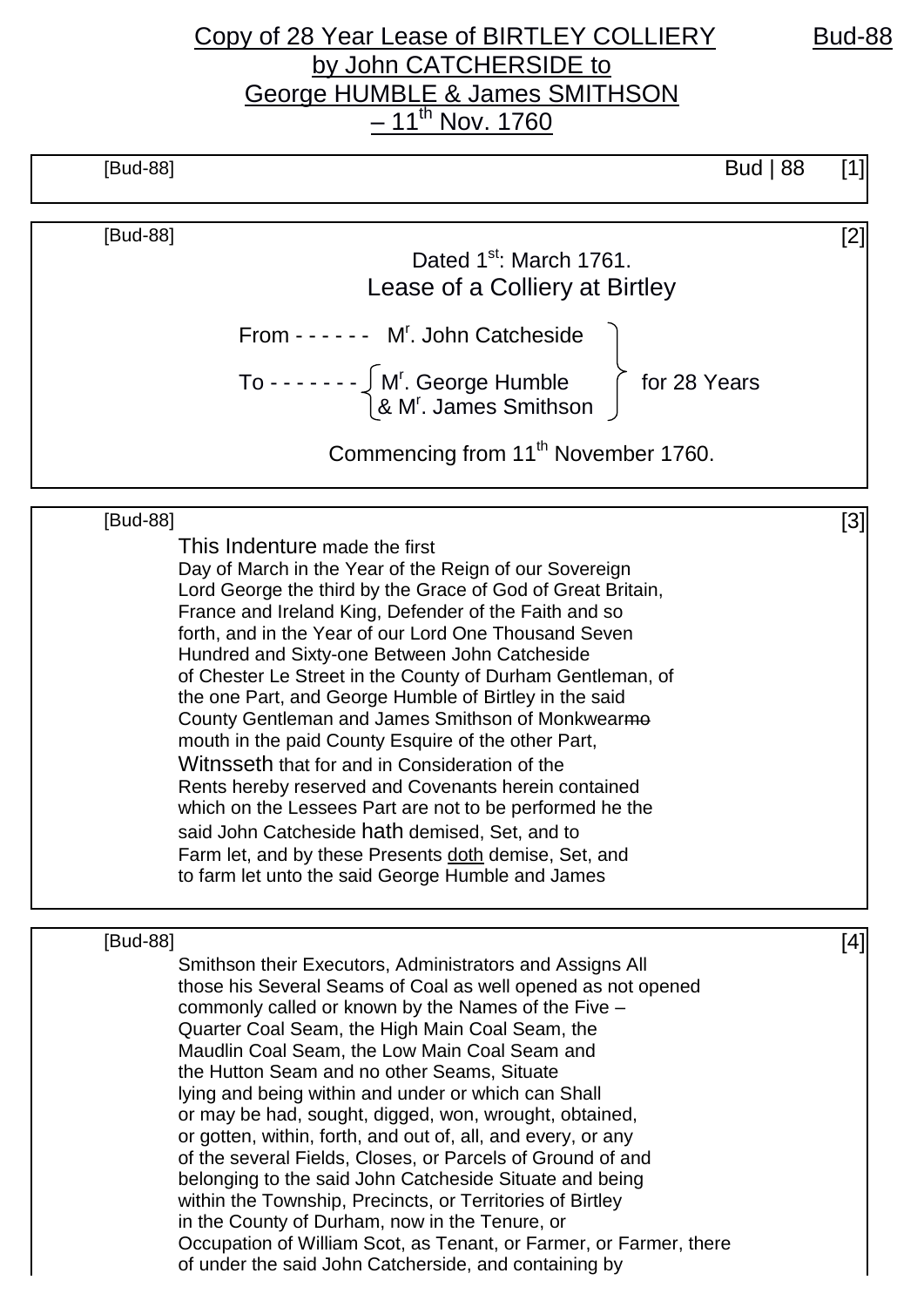Estimation Sixty-Six Acres two Roods and thirty-two Perches, be the same more or less, with full and Free Liberty, Power, and Authority, to Digg, Sink, Rid, Win, Work, and Make, Pit and Pits, Trench and Trenches,

### $[\mathsf{Bud}\text{-}88]$  [5]

Groove and Grooves, Staple and Staples, and to drive Drift and Drifts, and to make Water Gates, Water Courses, and Day-holes, as well for the Winning, Working, Obtaining, and Getting of Coals forth and out of the said Colliery and Coal Mines, Seam and Seams of Coal hereby demised, as for the avoiding and carrying off foul Air, Water, and Styth, with Sufficient and convenient Ground Room, Pit **(2)** Room, and Heap **(1)** Room for the Laying and Placing of the Coals, Stones, Gravel, and Earth, Metal and other Things, Refuse or Rubbish, which shall from Time to Time be had, gotten, or come Forth, and out of the same Collieries, or Coal Mines, Seams of Coals hereby demised, in such Winning or Working thereof Together also with full and free Liberty to draw to bank at any of the Pit or Pits of the Collieries and Coal Mines Seam and Seams of Coal hereby demised, not only the Coals of the Collieries & Coal Mines hereby demised but the Coals of the Colliery and Coal Mines in the several Seams thereof or any of them lying contiguous to and adjoining thereupon late belonging to Janathan Martin Gentleman,

### $[\mathsf{Bud}\text{-}88]$  [6]

And also Sufficient and convenient Wayleave and Passage to and for them the said George Humble and James Smithson, their Executors, Administrators or Assigns and for their, and every of their Agents, Workmen and Servants from time to time and at all Times during the Continuance of the Terms hereby granted or intended to be hereby granted, to take, lead, and carry away, with Horses, Carts, Wains, Waggons, or any other Carriages, the Coals to be won, wrought, and gotten, not only forth and out of the several Seams of Coals hereby demised (or any of them, but the Coals to be drawn to bank as aforesaid from and out of, the Colliery, and Coal Mines, in the several Seams thereof late belonging to the said Jonathan Martin, in through over, and along, all and every, or any of the Lands and Grounds, of him the said John Catcheside, at, or lying within Birtley aforesaid, the nearest and most convenient Way, or Ways, to or towards the River Tyne and Wear or either of them, And for that Purpose full and free Liberty, Power, and Authority, in and upon, through over and

### $[\text{Bud-88}]$  [7]

along the Lands and Grounds aforesaid within the Space or Limits of fourteen Yards in Breadth including Gutters (except in Deans, Valleys, and A cor > other Places where Bridges, Batteries or Cutts shall be necessary and require a greater Breadth) to erect, and make, lay, place, and fix, one or more Waggonway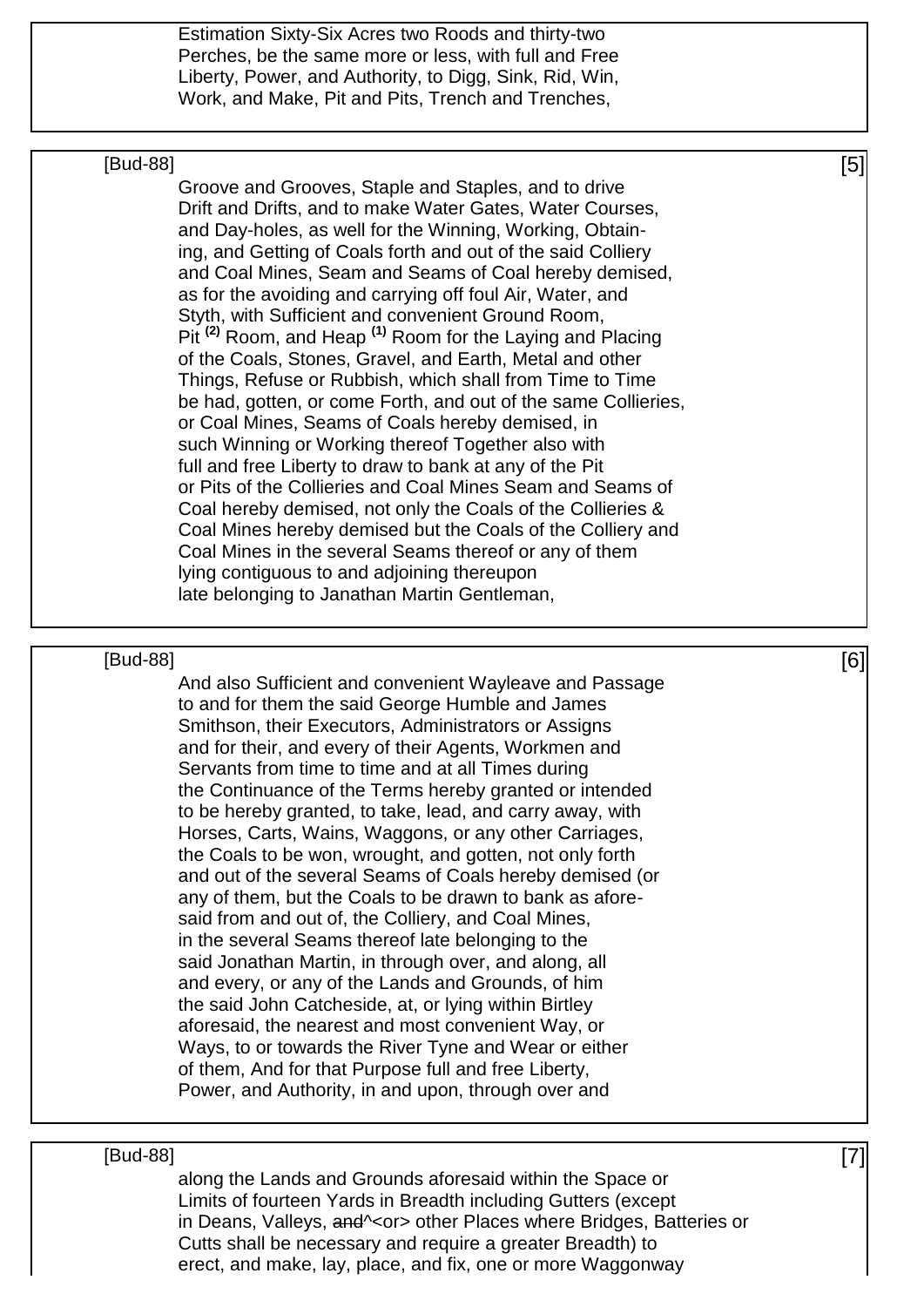or Waggonways, and Byways, or Sideways, Branch, and Branches, Bridge and Bridges, Mounts, Batteries, and Cutts, or other Coalway or Coalways for Waggons or other Carriages loaden or unloaden to pass and repass over and along the same, And for that Purpose to fix, lay, and place in and upon the said Lands and Grounds Rails, Sleepers, Timber, Iron, and all other Materials whatsoever requisite and^<or> necessary for the Erecting, Making, or Laying of such Waggonway or Waggonways, Branch and Branches, and other Ways, Bridges, Mounts, and Cutts, and to amend and repair the same from Time to Tim, And also full and free Liberty, Power, and Authority, to did and get Earth, Stones, and Rubbish, in the most convenient Place or Places of and in the Lands, and Grounds, aforesaid (doing as little Damage as may be) for the Making, Erecting, Laying, Placing, Levelling, or Repairing the said Waggonway or WaggonWays or other Coalway or Ways

### $[\mathsf{Bud}\text{-}88]$  [8]

or for Making, erecting, or repairing, any Bridges, Mounts, Batteries, or other Erections, or Buildings, necessary or convenient to be made and used not only in and about the Management and carrying on the said Collieries and Coalmines hereby demised, or to lead and convey Coals or Materials to and from the same, but also the said Coals of the said Colliery and Coalmines late belonging to the said Jonathan Martin, so to be drawn at the Pit or Pits of the hereby demised Collieries as aforesaid, And also full and free Liberty, Power, and Authority to make, places, & erect within any of the Lands, and Grounds, aforesaid such Fire Engine and  $\sim$  or > Fire-Engines or other Engine or Engines, Mills, Ginns, Houses, Erections, Buildings, Hovels, and Sheds, as shall from Time to Time be needful and convenient for drawing and conveying Coals, Water, Rubbish and other Things, from, forth, & out of the said Collieries, Coalmines, Seam, and Seams of Coal, hereby demised, or for the Standing, Laying,  $\theta$   $\epsilon$   $\sim$  and > Placing, of the Workmen, workhorses, and Workgeer to be used and employed in and about the Winning, Working, and Carrying on thereof and to do whatsoever is, or shall be needful or requisite to be done, in or about the Winning, Working, Obtaining, or Getting of Coals from, and out of the said Collieries, Coalmines,

### $[\text{Bud-88}]$  [9]

Seam, and Seams of Coal hereby demised, or Leading, Carrying or Conveying of Coals, and necessary Materials, to, or from the same, as also the said Coals so to be drawn at the Pit or Pits of the hereby demised Collieries, out of the said Colliery, late belonging to the said Jonathan martin as aforesaid (excepted and always reserved unto the said John Catcheside, his Heirs, and Assigns, full and free Liberty Power and Authority to have, use, and enjoy, or to demise and grant to any other Person or Persons whatsoever, Wayleave, for any other Colliery or Collieries whatsoever, in through, over and along, the Lands and Grounds of him the said John Catcheside, wherein Way leave is hereby mentioned and intended to be demised, with Liberty to Lay, Place, & use Waggonway and Waggonways, and all other Coalway and  $\sim$ or> Coalways, and to lay and place the same across the Waggonways and other Coalways to be made by Virtue of this Demise, so as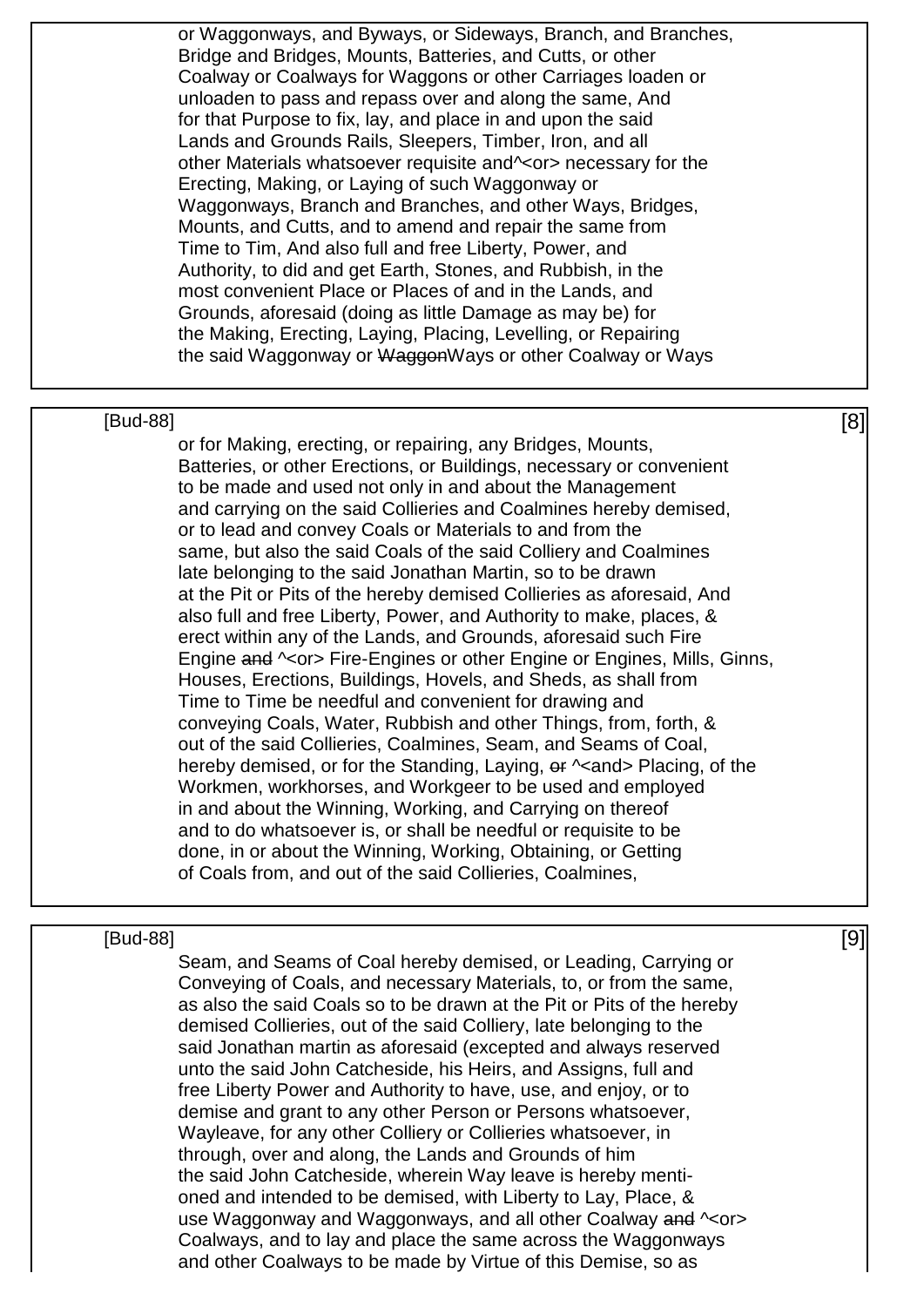the same be done and Use with as little Damage or Prejudice as may be the Waggonways and other Ways to be made and<sup>o</sup> < or> used under the Powers hereby granted, and also excepted and reserved unto the said John Catcheside his Heirs or Assigns, and his Tenant and \<or > Tenants of the Grounds under which the said Collieries hereby demised lye, Power and Liberty

### $[Bud-88]$  [10]

of Passage, over, along, and across, the said Waggonways and other Ways, with Workmen, Horses, Cattle, Carts, and all Carriages for the Uses and Purposes of Husbandry doing as little Damage as may be, To have and to hold the said Several Seam and Seams of Coal Collieries and Coalmines, and the Liberties, Privileges, Powers, and Authorities, and all and singular other the Premises hereby or meant or intended ^<to be> hereby demised or to farm letten, with their and every of their Rights, Incidents and Appurtenances unto the said George Humble and James Smithson their Ex<sup>rs</sup>. Administrators and Assigns from the eleventh Day of November One Thousand Seven Hundred and Sixty unto the Full End and Term, and for and during the whole Term of Twenty-eight Years from thenceforth next ensuing and fully to be complete and ended Subject nevertheless to the Provisoes and Agreements hereinafter contained and expressed, Yielding and Paying yearly and every Year during the said Term unto the said John Catcheside his Heirs or Assigns the Rent or Sum of eight Shillings of lawful Money of Great Britain for each and every Tenn of Coals which shall in each and every Year and<sup>o</sup> < or > Years be wrought, gotten, led, and carried away, from, forth, and out of the said Seam of Coal hereby demised called the Five Quarter Coal Seam, accounting twenty-one Waggon Loads to each Tenn, each Waggon to carry and contain at

### $[\mathsf{Bud}\text{-}88]$  [11]

the Pits twenty Bolls, and each Boll to contain and Hold, thirty six Winchester Gallons upon a fair Stroak or Streak, the said Rent of eight Shillings to be paid upon the first Day of May, and the eleventh Day November each of the said Year or Years of the said Term, by so much as the Number of Tens of such Measure as aforesaid wrought and led in the preceding half Year shall amount unto And also yielding and Paying yearly and every Year during the first two Years of the said Term unto the said John Catcheside his Heirs or Assigns the Rent or Sum of Twelve Shillings and Six Pence of lawful Money of Great Britain for each and every Tenn of Coals such Measure as aforesaid which shall in each or either of the said two Years be wrought, gotten, led, and carried away, from, forth, and out of the said Seam of Coal hereby demised, called the Maudlin-Coal Seam, the said Rent of twelve Shillings and Six Pence to be paid upon the first Day of May and eleventh Day of November in each of the said two Years of the said Term by so much as the Number of Tenns, such Measure as aforesaid wrought and led in the preceding half Year Shall amount unto. And also yielding and Paying unto the said John Catcheside his Heirs of Assigns for and during the first two Years of the said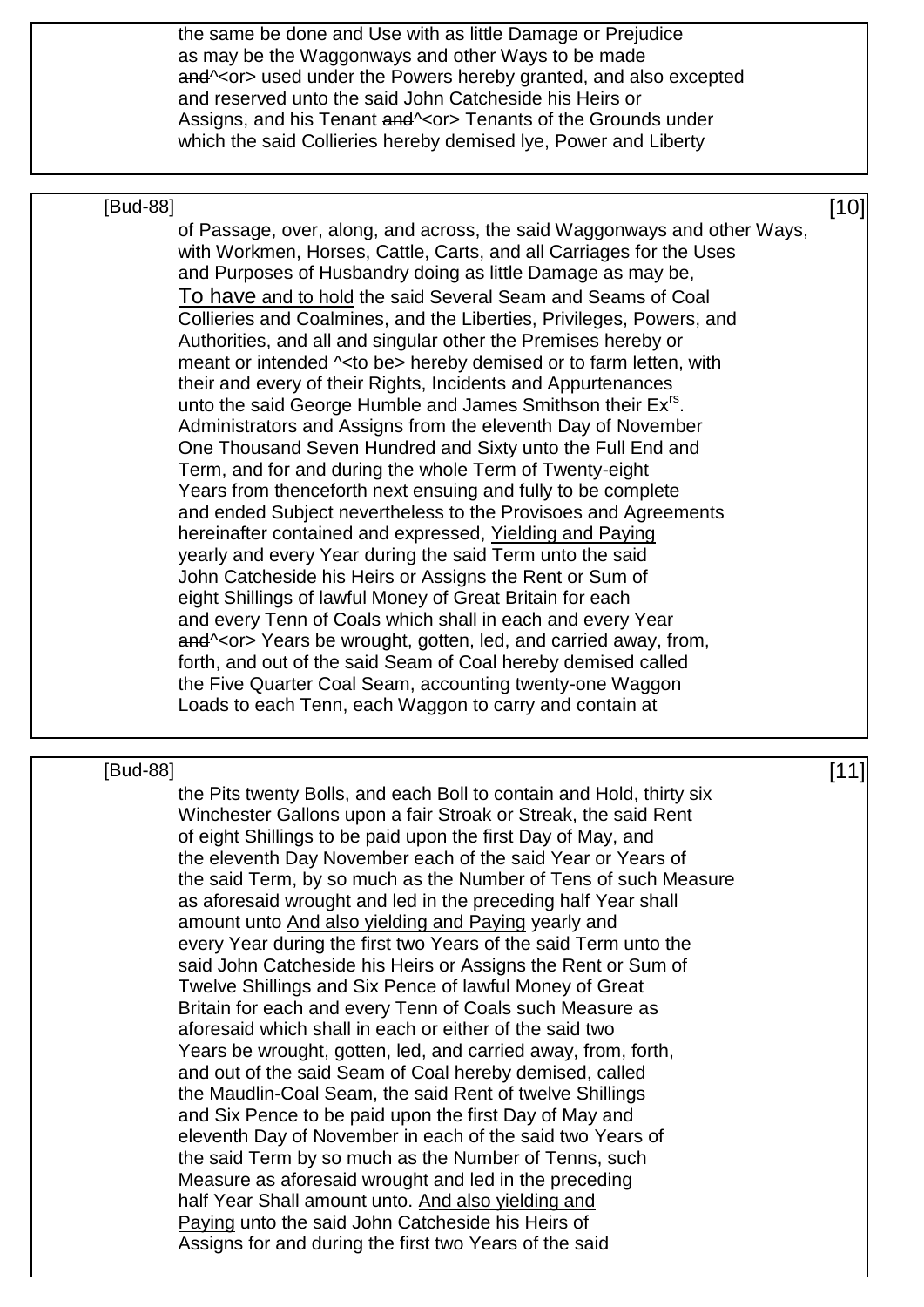| $[12]$ |  |
|--------|--|
|        |  |

Term the Rent or Sum of fourteen Shillings of lawful Money of Great Britain for each and every Term of Coals such Measure as aforesaid which shall in each and<sup> $\sim$ </sup> or bither of the said two Years be wrought, gotten, led, and carried away from, forth, and out of, the said Several Seams of Coal called the High main Coal Seam, the Low-main-Coal Seam, and the Bottom Seam, or any of them, the said Rent of fourteen Shillings to be paid upon the first Day of May and eleventh Day of November in each Year of the said two Years of the said Term by so much as the Number of Tens, such Measure as aforesaid wrought and led in the preceding Half Year Shall amount unto, And also yielding and paying unto the said John Catcheside his Heirs or Assigns from the Expiration of the said two first Years of the said Term for and during the Residue and Remainder of the said Term of twenty-eight Years, the certain yearly Rent or Sum of fifty Pounds of lawful Money of Great Britain for eighty Tenns of Coals such Measure as aforesaid whether such Number of eighty Tenns of Coals shall be yearly wrought or led out of the Maudlin Coal Seam hereby demised or not during the said remaining Part of the said Term of twenty-eight Years, the said certain Rent of fifty Pounds to be payable and paid at two Days or Times in each Year of the said remaining Part of the said Term hereby demised (that is to say) at or upon the first Day of May and the eleventh

### $[Bud-88]$  [13]

Day of November in every Year by even equal Portions, the first Payment thereof to begin and be made upon the first Day of May which shall be in the Year of Our Lord One Thousand Seven Hundred and Sixty three: And also yielding and paying Unto the said John Catcheside his Heirs or Assigns over and above the said certain yearly Rent of Fifty Pounds the further Rent or Sum of twelve Shillings and Six Pence of the like lawful Money for each and every Tenn of Coals (of such Measure as aforesaid) which over and above the said Quantity of eighty Tens of Coals shall in any one Year of the said remaining Part of the said Term of Twenty eight Years be wrought, gotten, led, and carried away, from, forth, and out of the said Maudlin Coal Seam hereby demised, the said further Rent to be paid upon the first Day of May and eleventh Day of November in every Year of the said Remaining Part of the said Term of Twenty-eight Years by so much as the Number of Terms wrought and led in the preceding Half Year shall amount unto: And also yielding and paying unto the said John Catcheside his Heirs and Assigns from the Expiration of the said two first Years of the said Term for and during the Residue and Remainder of the said Term of Twenty eight Years, the Further certain Yearly Rent or Sum of One Hundred and Fifty Pounds of lawful Money of Great Britain for two Hundred and fourteen Tenns and Six Waggons of Coal, such

### $[Bud-88]$  [14]

Measure as aforesaid, whether such Number of two Hundred and fourteen Tenns and Six Waggons of Coals shall be yearly wrought or led out of the High-main Coal Seam, the Low-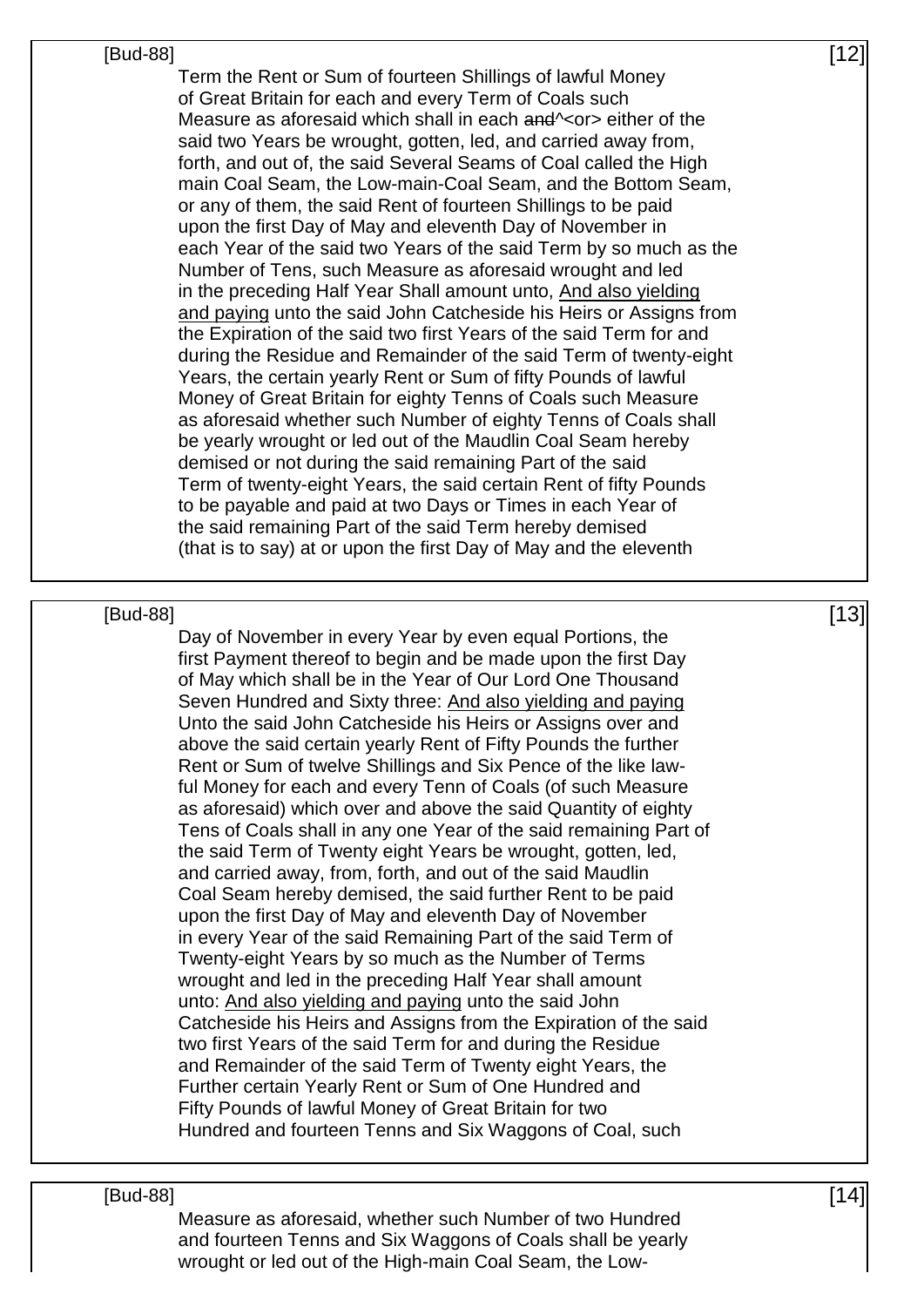main Coal Seam, and Hutton Seam or any of them hereby demised or not during the said remaining Part of the said Term of Twenty-eight Years, the said certain Rent of One Hundred and Fifty Pounds to be payable and paid at two Days or Times in each Year of the said remaining Part of the said Term hereby demised (that is to say) at or upon the first Day of May and the eleventh Day of November in every Year by even equal Portions, the first Payment thereof to begin and be made upon the first Day of May which shall be in the Year of Our Lord One Thousand Seven Hundred and Sixty three: And also yielding and paying unto the said John Catcheside his Heirs or Assigns over and above the said certain Yearly Rent of one Hundred and Fifty Pounds the further Rent or Sum of fourteen Shillings of the like lawful Money for each and every Tenn of Coals of such Measure as aforesaid which over and above the said Quantity of two Hundred and fourteen Tenns and Six Waggons of Coals shall in any one Year of the said remaining Part of the said Term of twenty eight Years to be wrought, gotten, led and carried away, from, forth, and out of the said

### $[Bud-88]$  [15]

High-main Coal Seam, Low-main Coal Seam, and Hutton Seam or any of them hereby demised, the said further Rent of fourteen Shillings to be paid upon the first Day of May and the eleventh Day of November in every Year of the said remaining Part of the said Term of twenty eight Years by so much as the Number of Terms wrought and led in the preceding half Year shall amount unto: And also yielding and paying yearly and every Year during the said Term unto the said John Catcheside his Heirs or Assigns the Rent or Sum of Four Shillings of like lawful Money for each and every Tenn of Coals such Measure as aforesaid, which shall in each and every Year or Years be wrought, gotten, and drawn to Bank at any of the Pit or Pits of the Coal-mines hereby demised from forth and out of the said Collieries and Coalmines, in the Several Seams thereof, or any of them lying contiguous thereto and adjoining thereupon, now in the Possession of the laid George Humble, and late belonging to the said Jonathan Martin, and which shall be led and carried away over and along the Waggonway or Waggon Ways or other Ways hereby demised as aforesaid, the said Rent of four Shillings to be payable and paid upon the First Day of May and eleventh Day of November in each Year of the said Term by so much as the Number and

### $[Bud-88]$  [16]

Quantity of Tenns of Coals, such Measure as aforesaid, wrought, gotten, drawn to bank, led and carried away as aforesaid in each preceding Half Year shall amount unto each and every of which said Rents and Payments are hereby reserved, declared, and agreed, to be made and paid free and clear of all parliamentary and other Charges and Assessments whatsoever Provided always and upon Condition nevertheless that it was and is the true Intent and Meaning of these Presents and of the Parties hereunto that if it shall happen that the said yearly Rents hereby reserved or any of them, or any Part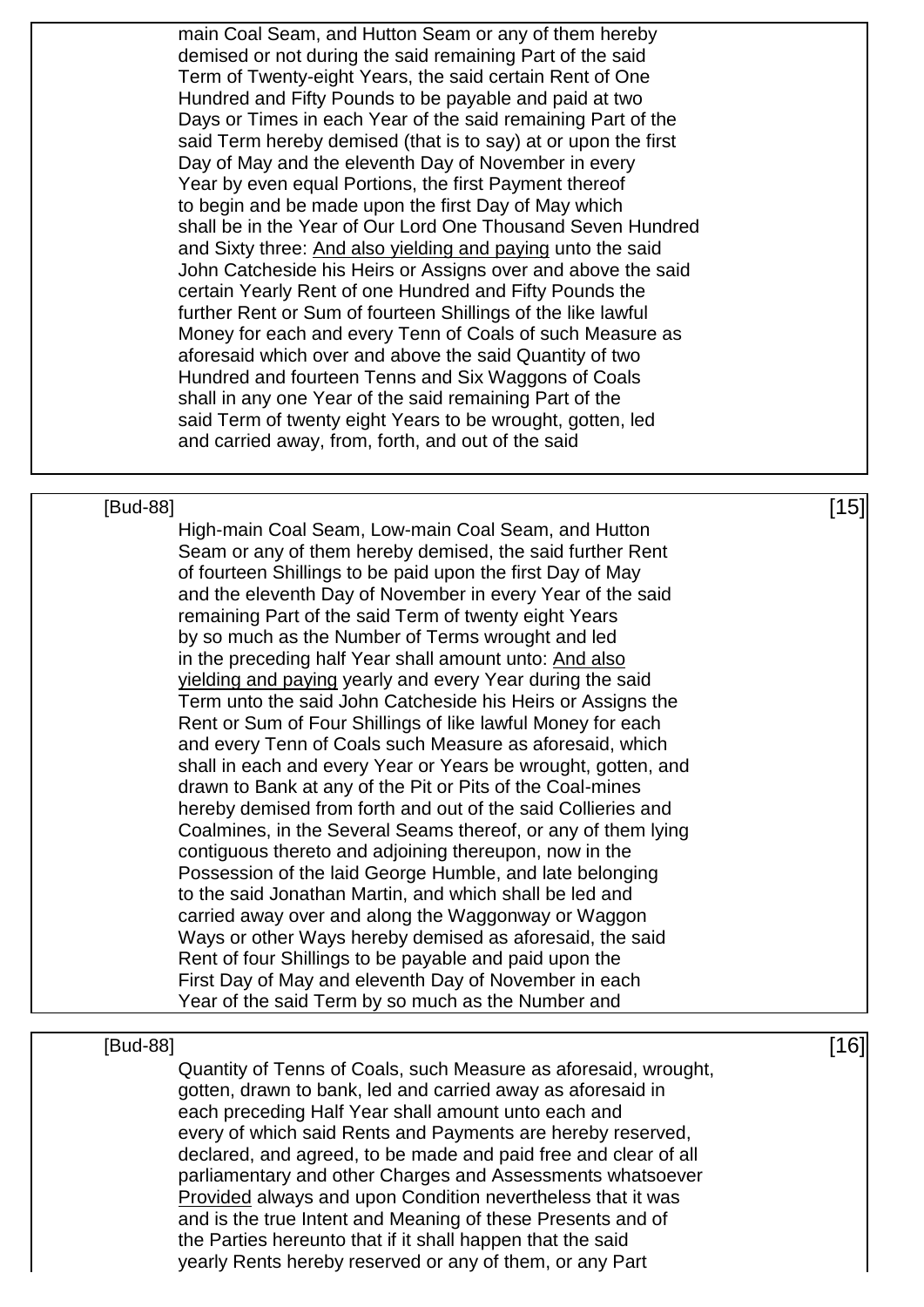of them or any<sup> $\sim$ </sup>other> occasional Payments (if any happen to be) shall be behind or unpaid by the Space of forty Days next over or after any of the said Days or Times of Payment whereon the same ought to be paid as aforesaid, then and in such Case it shall and may be lawful to and for the said John Catcheside his Heirs and Assigns to Stop and hinder the Leadng of Coals from the said Colliery, and to enter and distrain all and every of the Coals, Waggons, Carts, or other Carriages, Materials, or other Things that shall be found upon the hereby demised Premises and the Distress and Distresses then and there found to take, carry away, fell and dispose off according to Law, until the said Rents, Sum

 $[8ud-88]$  [17] and Sums of Money, which shall so happen to be in Arrears and unpaid, and reasonable Satisfaction for the Charge of Such Distress and Sales be fully Satisfied and paid, rendering the Overplus (if any be) unto the said George Humble and James Smithson their Executors, Administrators, or Assigns, and also into and upon the said Collieries and Coal-mines and other the Premises hereby demised or unto any Part thereof in the Name of the Whole to re-enter and the same to have again, retain and repossess and enjoy as in his and their First and former Estate and \<or> Estates any thing herein contained to the contrary thereof notwithstanding: And the said George Humble and James Smithson do hereby for themselves jointly and severally and for their joint and Several Heirs, Executors, Administrators, and Assigns and for every of them covenant, promise, grant, and agree to and with the said John Catcheside his Heirs and Assigns in Manner following (that is to Say) that the said George Humble and James Smithson, some or one of them, their, some or one of their Heirs, Executors, Administrators, and equal assigns shall and will well and truly pay or cause to be paid unto the said John Catcheside his Heirs and Yor > Assigns the said Several Yearly Rents, the said certain Yearly Rents, and also all other Rent or Rents, Sum or Sums of Money hereby reserved

### $[Bud-88]$  [18]

and made payable at the Several Days and Times and in such Manner as are herein appointed for Payment thereof respecting without any Deductions whatsoever according to the true Intent and Meaning of these Presents, and also shall and will bear, pay and discharge all and all manner of Taxes, Cesses, Charges, and Payments, parliamentary or otherwise whatsoever which during the Term hereby granted have or shall become due and payable for the hereby demised Premises or the Coals or Produce thereof and also shall and will yearly and every Year during the Continuance of the said Term of Twenty-eight Years pay unto the said John Catcheside his Heirs or Assigns forty Shillings of like lawful Money for each and every Coal Pit Room for and during the Time that such Coal Pit shall be a working Coal Pit or Coals shall be lying at the same as an extraordinary Satisfaction for Damages and Spoil of Ground, and also over and above the said yearly Payment of forty Shillings for every working Pit as aforesaid the further yearly Payment of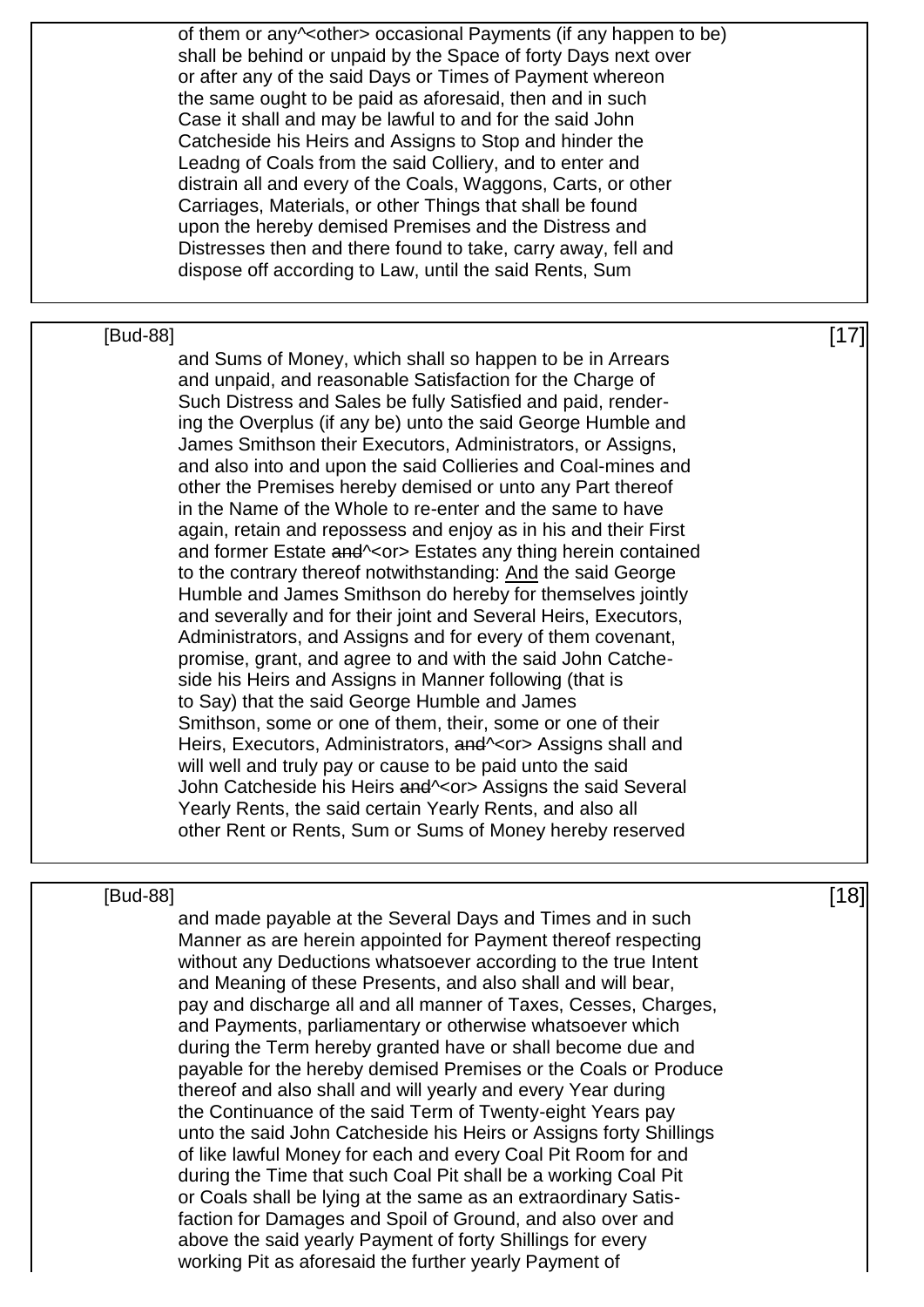| Twenty Shillings for every Acre of Ground (the said Working                                                                                 |        |
|---------------------------------------------------------------------------------------------------------------------------------------------|--------|
| <and ad-="" reckoned="" said="" the=""></and>                                                                                               |        |
| Coal Pit or Coal Pits to be taken into <sup>^</sup> Measurement) as a Satis-                                                                |        |
| faction for Damages and Spoil of Ground occasioned by such                                                                                  |        |
| Working Coal Pit or Coal Pits or other Pit or Pits-Room, Heap                                                                               |        |
| Room and the Use of other the Powers and Liberties hereby                                                                                   |        |
| demised, which said Satisfaction for Damages and Spoil of                                                                                   |        |
| Ground shall be paid on the Eleventh Day of November in each                                                                                |        |
|                                                                                                                                             |        |
| [Bud-88]                                                                                                                                    | $[19]$ |
| and every Year^ <next> after the same shall happen to be done, And that</next>                                                              |        |
| they the said George Humble and James Smithson their Ex <sup>rs</sup> .                                                                     |        |
| Administrators, and Assigns shall and will for and during                                                                                   |        |
| the Continuance of the Term hereby granted work, manage,                                                                                    |        |
| and carry on the Collieries and Coalmines, Seam and Seams of                                                                                |        |
| Coal hereby demised fairly and orderly and according to the                                                                                 |        |
| usual Course and method of Working Collieries, and in the Work <sup>9</sup> .<br>thereof shall and will leave good and Sufficient Walls and |        |
| Pillars of Coal for the Support of the Roof thereof where                                                                                   |        |
| necessary to be Supported for the Working, Supporting, and                                                                                  |        |
| Preserving of the remaining Part of the whole Seam of Coal or for                                                                           |        |
| the Preventing any Thrust coming upon the Pits, Shafts <sup><math>\sim</math></sup> Drifts> Levels, or                                      |        |
| Water Courses of the said several Seams of Coal or any of them hereinafter                                                                  |        |
| agreed to be kept or continued open for the Winning and Working                                                                             |        |
| the remaining Part of the said whole Seam of Coals or the Walls thereof                                                                     |        |
| And shall and will not by himself, or themselves, or any $\sim$ either > of them,                                                           |        |
| their, or either of their Agents or Workmen do or commit or wittingly,                                                                      |        |
| or Willingly Suffer to be done or committed any wilful Act, Matter,                                                                         |        |
| or Thing whereby the said Colliery or Coal mines, Seam and Seams of                                                                         |        |
| Coal hereby demised, or any of them, or any Part or Parcel thereof                                                                          |        |
| shall or may be drowned, or overburthened with Water or Styth, nor                                                                          |        |
| work any other Seam or Seams of Coal lying under the said above-                                                                            |        |
| mentioned Fields, or Closes, Lands, or Grounds, but those Seams only                                                                        |        |
| particularly abovementioned to be demised, And shall and will                                                                               |        |
|                                                                                                                                             |        |

 $[Bud-88]$  [20]

leave a Bulk, Barrier, or Warren of Coal of Twenty Yards in Breadth in each and every of the said Seams of Coal hereby demised in all Parts where the same or any Part or Parts thereof join upon the Housing of and belonging to the Farm under which the said Colliery hereby demised lie, now in the Tenure or Occupation of the said William Scot as Tenant thereof, And shall not and will not work any Coal in any of the said Seams hereby demised lying under the Lands and Grounds upon which the said Housing are erected and built or any Part thereof, And shall and will leave a Bulk, Barrier or Warren of Coal of Ten Yards in Breadth in each and every of the said Seams of Coal in all Parts where the same or any Parts thereof join upon the Lands late belonging to the said Jonathan Martin on the South, where the same or any Part or parts thereof join upon Birtley Field or Common to or towards the East, where the same or any Part or Parts thereof join upon the Lands & Grounds of Henry Lord Ravensworth to or towards the North, and where the same or any Part or Parts thereof join upon the Durham Turnpike Road to or towards the West and shall not work make or drive any Out-Stroak,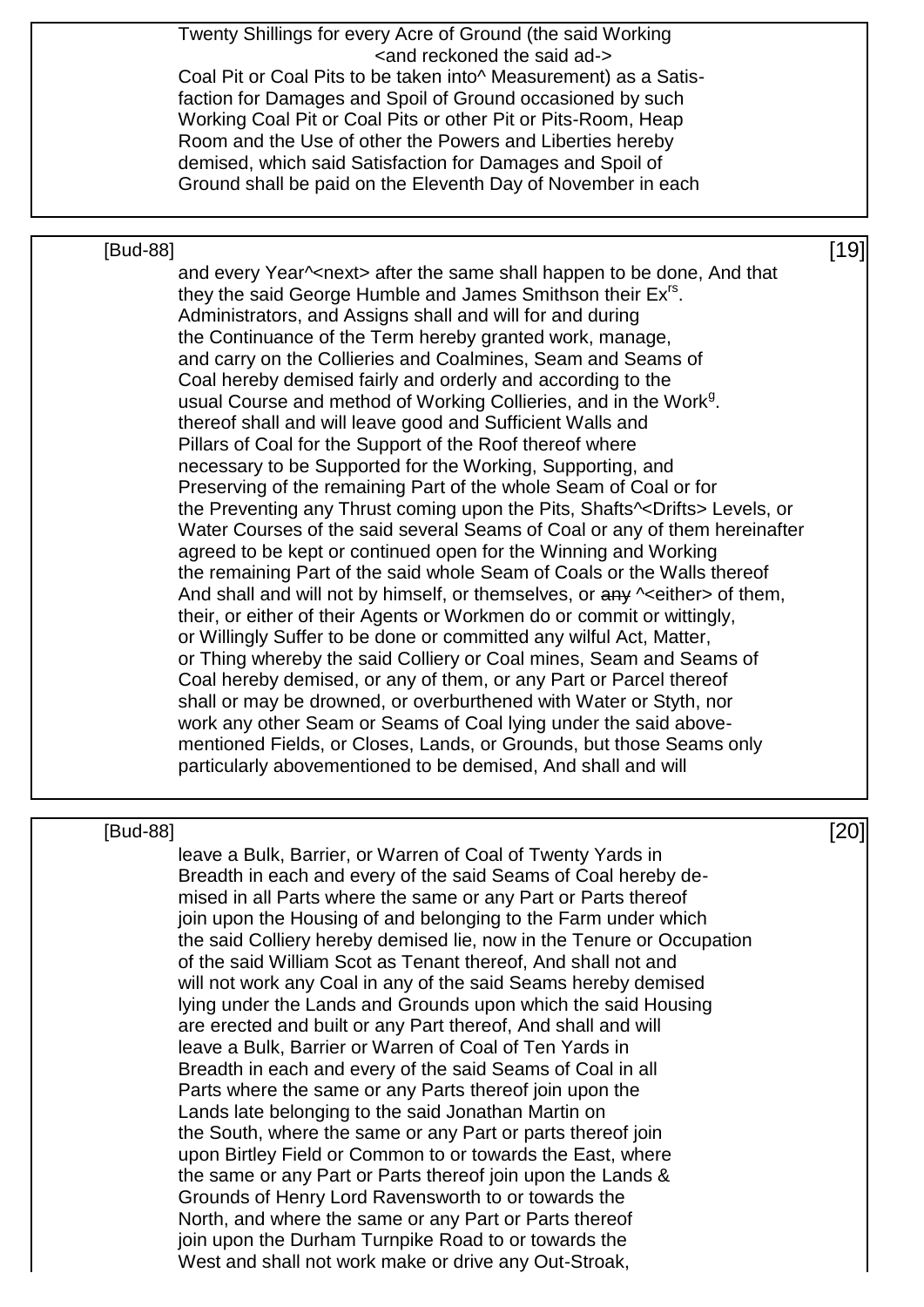or Drift out off, or from the Workings of the said Collieries or Coal-mines in any of the Seam or Seams of Coal hereby demised into any other Mine, Seam or Seams of Coal or the

### $[Bud-88]$  [21]

Workings thereof not demised lying contiguous thereto on and adjoining thereupon without the Licence and Consent of the said John Catcheside his Heirs or Assigns first had and obtained, other than and except such Out-Stroaks or Drifts as are hereinafter agreed to be made out of the Colliery and Coal-mines adjoining, late belonging to the said Jonathan Martin, And it is hereby declared and agreed upon and between all and every of the said Parties to these Presents for themselves and for their several and respective Heirs, Executors, and Administrators, and Assigns that it shall and may be lawful to and for them the said George Humble and James Smithson their Executors, Adm<sup>rs</sup>. and Assigns, and his and their Workmen and Servants at any Time or Times during the Continuance of this present Demise to make and drive any Drift or Drifts in, though or under any such Barrier, Baulk or Warren of Coal so agreed to be left as aforesaid from the Colliery contiguous thereto late belonging to the said Jonathan Martin which shall be necessary or convenient for the more Speedy and effectual Winning and Working the said Collieries and Coal-mines hereby demised to as such Drift or Drifts be so made & driven that the same and every of them shall and may be again Stopt up by one or more Frame Dam or Frame Dams to be made and placed there in for that Purpose at such Time or Times as it shall happen

### $[Bud-88]$  [22]

to be necessary to make and place such Dam or Dams therein for preventing and hindering the Water of any adjoining Colliery from falling, descending or coming into the Collieries and Coal-mines hereby demised to the apparent Hurt and Damage thereof, And the said George Humble and James Smithson do hereby agree for themselves jointly and Severally and for their joint and several Executors, Administrators, and Ass<sup>s</sup>. that at such Time or Times as it shall be necessary to Stop up such Drift or Drifts in Manner as aforesaid, that they the said George Humble and James Smithson their Ex<sup>rs</sup>. Administrators and Assigns, some or one of them, at his and their same or one of their own proper Costs and Charges, shall and will upon Request of him the said John Catcheside his Heirs or Assigns Stop up such Drift or Drifts in Manner as aforesaid for preventing such Hurt and Damages as hereinbefore is mentioned to the Collieries and Coal-mines hereby demised as shall be^<iudged> Sufficient by the Viewer or Agents of him the said John Catcheside his Heirs and Assigns, and it is also further declared and agreed upon by and between all and every the said Parties to these Presents, that it shall and may be lawful to and for them the said George Humble and James Smithson their Executors, Administrators, and Assigns, and his and their Workmen and Servants at anytime or times during the Continuance of this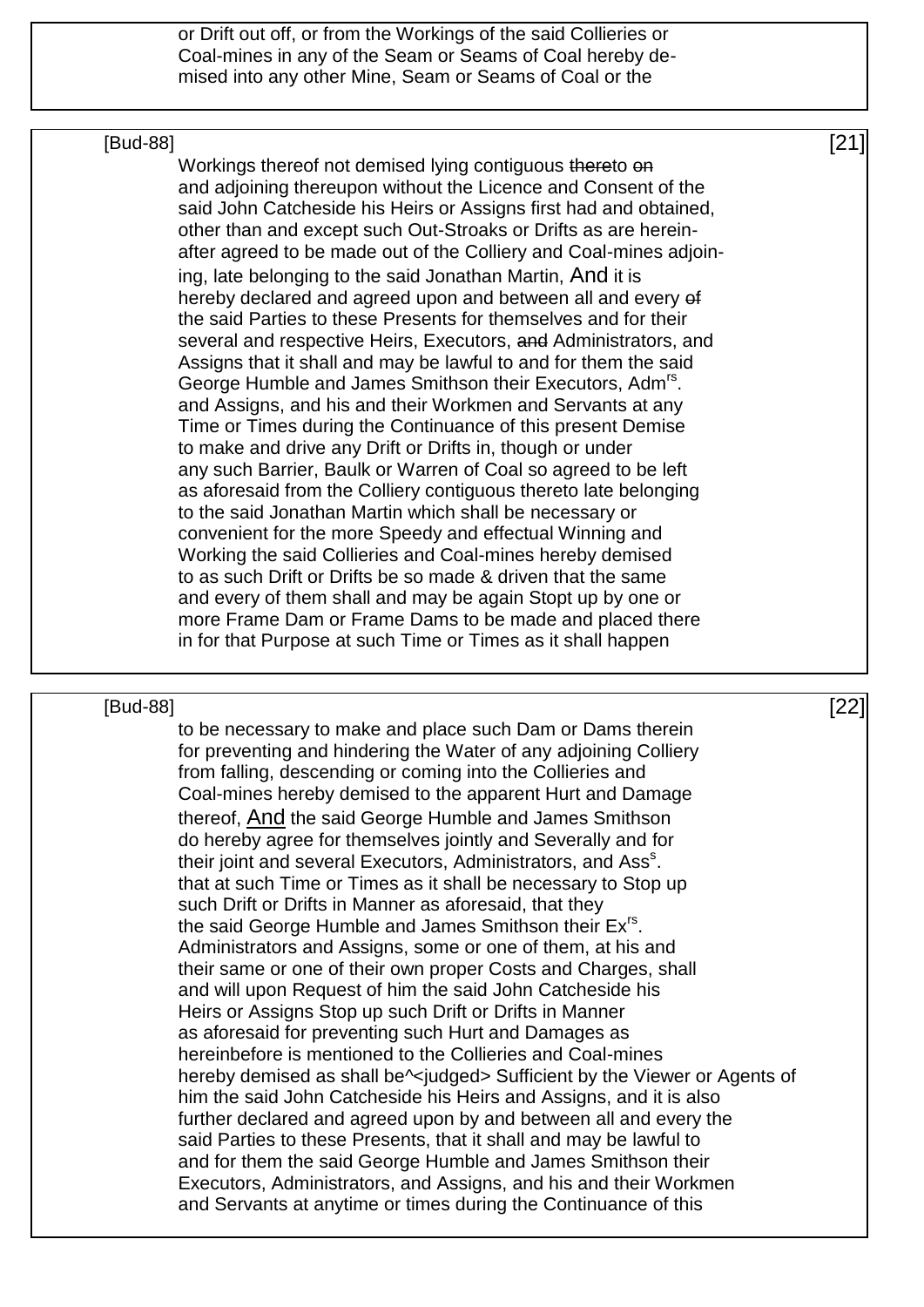| [Bud-88] | וומחז<br>~~ |
|----------|-------------|
|          |             |

Demised to make Use of all or any of the Drift or Drifts so to be driven and made as aforesaid in the Several Seam and Seams of Coal hereby demised (provided the same or any of them shall be thought proper to be so long kept open) not only for the more effectual Winning thereof but for the Working and Conveying of Coals therefrom in, through, and along the said Drift or Drifts to any of the Pit or Pits of him the said George within the Lands and Grounds late belonging to the said Jonathan Martin, and the same Coals so to be wrought and conveyed as aforesaid to be drawn to Bank at any of the Pit or Pits within the said Lands and Grounds late belonging to the said Jonathan Martin without paying or making any other satisfaction for the same other than the Rents hereby reserved for the said Seams of Coal, so always nevertheless that the same Coals so to be drawn to Bank as aforesaid, shall not be drawn to bank at any time or times but when there are no Coals working at the said Pits, or lying there, other than and except the Coals hereby intended to be wrought out of the hereby demised Premises and drawn to Bank at the Pit or Pits within the Lands and Grounds aforesaid late belonging to the said Jonathan Martin, all which Coals so to be wrought out of the hereby Premises and drawn to Bank as aforesaid shall be led and carried away from each and every of the said Pit &  $\sim$  or > Pits without being mixed with any other Coals whatsoever, and before any of the Pit or Pits within the said Lands and Grounds shall again go to work and draw to Bank any of the Coals to be wrought within the Lands and

### $[Bud-88]$  [24]

Grounds of the said George Humble, late belonging to the said Jonathan Martin, And Further that they the said George Humble and James Smithson their Executors, and Administrators, and<sup>o</sup> <or > Assigns, some or one of them shall and will monthly and every Month during the Continuance of the Term hereby granted (if thereunto requested by the said John Catcheside his Heirs or Assigns or his or their Agents) make, give, and present, gratis, to him, them or any of them, a true, just, and perfect Account in Writing under the Hand of the Viewer or Overman employed by him, them^<either> or any of them in and about the said Collieries of all such Number of Tens and Quantities of Coals as at the End of every Month shall have been by the said George Humble and James Smithson or either of them, their or either of their Executors, Administrators, or Assigns, his, their, or any of their Agents, Servants, or Workmen wrought or carried away respectively from the said Collieries or Coal-mines hereby demised, and that it shall and may be lawful to and for the said John Catcheside his Heirs or Assigns, or his or their Agent or Agents from time to time and at all Times during the Continuance of this Demise the Term of Yeats hereby demised<sup>o</sup> < granted > to have free Recourse to and liberty to inspect, peruse and examine the Staithmen and Overmens Books of Presentments & Leadings relating to the Working and Leading of Coals wrought and gotten forth and out of the said Collieries and Coal Mines, Seam and Seams of Coal hereby demised, and that it shall and may be lawful to and for the said John Catcheside his Heirs and Assigns at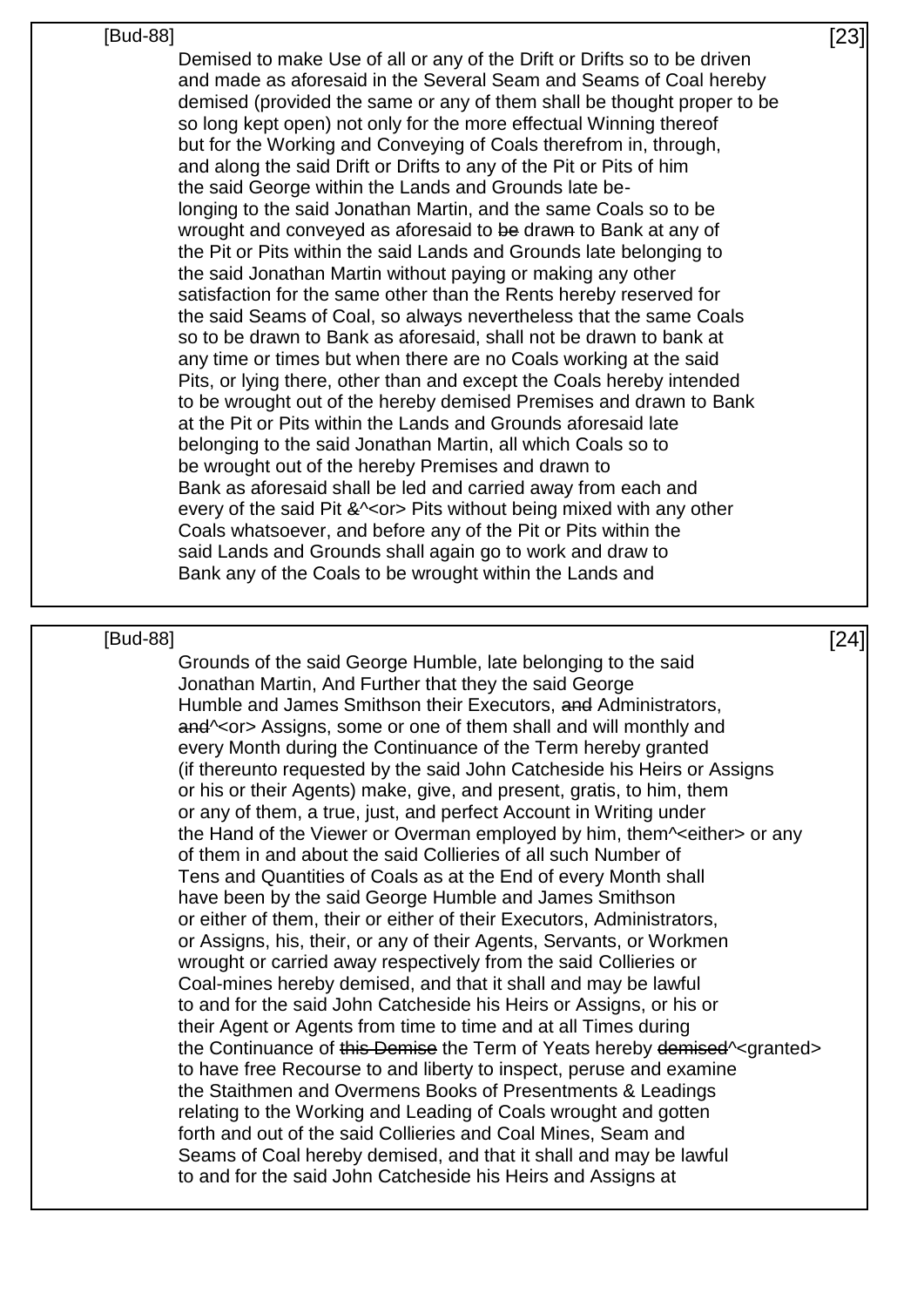### $[Bud-88]$  [25]

any time the Continuance of the Term hereby granted, at his and their own proper Coast and Charges to employ or appoint any Writers or Clerks to take an Account in Writings of the Number of Tenns, Waggon-loads, Fothers or Quantities of Coals which shall be wrought, led or carried away, out, of, or from the Collieries, Coalmines, Seam and<sup> $\sim$ </sup> or Seams of Coal hereby demised or from any of the Coal Pits whereat the same are wrought respectively, And further that it shall and may be lawful to and for the said John Catcheside, his Heirs or Assigns or his or their Servants or Agents at any Time or Times during the said Term of twenty-eight Years to measure or gauge all or any of the Waggons, Wains, Carts, or other Carriages employed in Leading Coals from the hereby demised Collieries and Coalmines, And further that it shall and may be lawful to and for the said John Catcheside his Heirs or Assigns or his or their Viewers or Agents or any of them at any time or times during the Continuance of the Term hereby granted to ride and descend- not only by the Ropes and Engines of the said demised Collieries, but by the Ropes and Engines of the Colliery late belonging to the said Jonathan Martin or by any other Ways and Means to go into, and to view and Inspect the Workings of the said Collieries and Coalmines hereby demised, there by the better to be informed of the due and regular Course of Working thereof and of the Quantities of Coals gotten forth and out of the same and to Line and Measure the Workings, and to use such other Methods to that End as they shall think fit, and by said Ways and Means

### $[Bud-88]$  [26]

to ascend and come up the said Pits and Shafts or otherwise as they shall think fit for obstructing the Working of the said Colliery as little as may be And also that they the said George Humble and James Smithson, some or one of them, their, some or one of their Executors, Administrators, and Assigns shall and will during the Continuance of the said Term of Twenty-eight Years at his, their some or one of their own proper Costs and Charges make and erect and keep good and Sufficient Stoops and Rails to Shut up and inclose all such Breach or Breaches which he, they, or any of them shall have^<Occasion> to make in the Hedges or Fences of any of the said Closes, Fields, Lands or Grounds of him the said John Catcheside to prevent Cattle from trespassing therein, and in Case any Damages be done through Neglect or Default of Making or Keeping in Repair such sufficient fences as aforesaid that then they the said George Humble and James Smithson, or the one of them, their or some<sup> $\sim$ </sup> or one > of their Executors, Administrators, and Assigns shall and will from Time to Time and at all Times during the Continuance of the said Term, make reasonable Satisfaction to the said John Catcheside, his Heirs, or Assigns, his or their Tenants or Farmers for the same, to be paid with the Rent next to become due after such Damages shall be done, and that they the said George Humble and James Smithson their Executors, Administrators, or Assigns shall and will from Time to Time during the Continuance of the said Term of Twenty-eight Years, draw to Bank and lay above Ground all Manure

### $[Bud-88]$  [27]

Dung or Compost made or bred underground by all and every of the Horses there employed in Working the Collieries and Coalmines hereby demised, and permit and Suffer the said John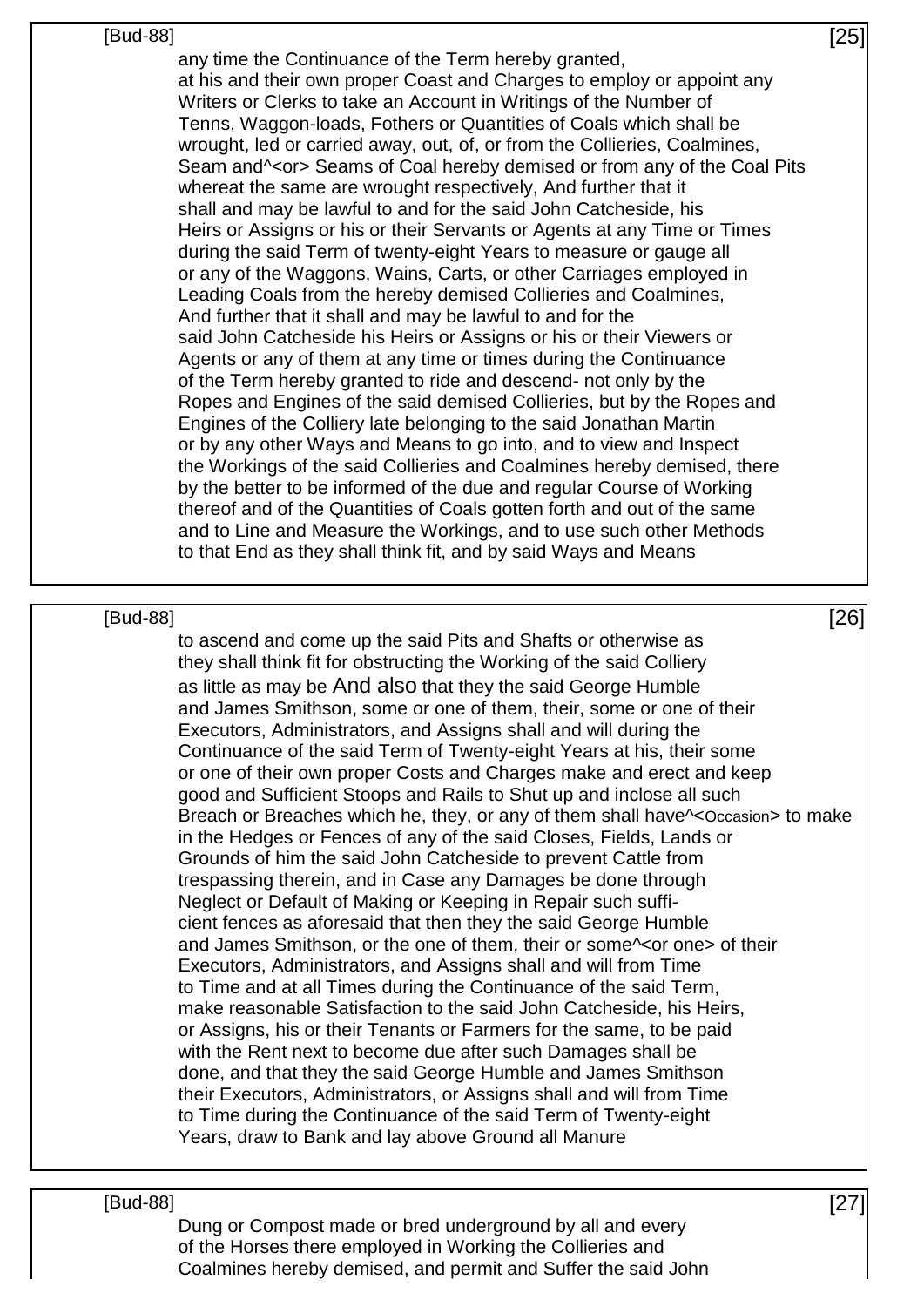Catcheside his Heirs and Assigns or his or their Tenants of the Lands and Grounds under which the said Colliery lies, to have, take, lead and carry away the same to his and their own Use and Uses, and also all other Manure, Dung, or Compost made or bred upon the Lands and<sup> $\sim$ </sup> or Srounds of the said John Catcheside at Birtley aforesaid by Means of Working & Carrying on the said Colliery: And also that they the said George Humble and James Smiths<sup>n</sup>. their Executors, Administrators, or Assigns shall and will at the End or Expiration of the said Term of twenty-eight Years hereby granted give, yield, and deliver up unto the said John Catcheside his Heirs and Assigns the quiet and peaceable Possession of the Collieries and Coalmines Seam and Seams of Coal and all the Wayleaves, Powers, Privileges and Premisses hereby demised and every Part thereof, and all the Pits and Shafts thereof so well Timbered as to be in a Working – Condition, & such of the Air Courses and Water Courses thereof in the Several Seams thereof respectively or shall be necessary for Working the Remaining Part of the Colliery, open, clear, upstanding, and in good and sufficient Repair and Condition And it is hereby provided, declared, and agreed by and between the Parties to these Presents for themselves and their respective

### $[Bud-88]$  [28]

Heirs, Executors, Administrators, or Assigns, that if the said George Humble and James Smithson Executors, Admin<sup>rs</sup>, and Assigns shall not and do not in any one or more Year or Years of the said Term of twenty-eight Years, work, dig, and lay above ground and lead and carry away from forth and out of the Maudlin Coal Seam hereby demised the full Yearly Quantity of Eight Tenns of Coals Such Measure as aforesaid, then and in such Case, and so often as the Same shall happen, it shall and may be lawful to and for the said George Humble and James Smithson their Executors, Administr<sup>s</sup>., and Acor Assigns in any following Year or Years during the Continuance of the said Term of twenty-eight Years to dig, win, work, get, lead, and carry away from forth and out of the said Maudlin Coal Seams, over and above the said yearly Quantity of Eighty Tens of Coals, all such Quantities or Numbers of Tens of Coals as shall in any preceding Year or Years be wrought, led, & carried away from, forth, and out of the said Maudlin Coal Seam hereby demised, Short of the said yearly Number or Quantity of eighty Tens of Coals such Measure as aforesaid without paying any Rent or Sum of Money for the Same it being intended and hereby declared to be the true Intent & Meaning of these Presents that they the said George Humble and James Smithson their Executors, Administrators, and Assigns may yearly and every Year, get, work, lead, and carry away from, forth and out of the Collieries and Coalmines in the

### $[\text{Bud-88}]$  [29]

Maudlin Coal Seam hereby demised the Number or Quantity of Eighty – Tens of Coals such Measure as aforesaid without paying any further Rent or Sum of Money for the same other than the hereinbefore mentioned certain yearly Rent of Fifty Pounds; And it is hereby further provided declared and agreed upon by and between the said Parties to these Presents for themselves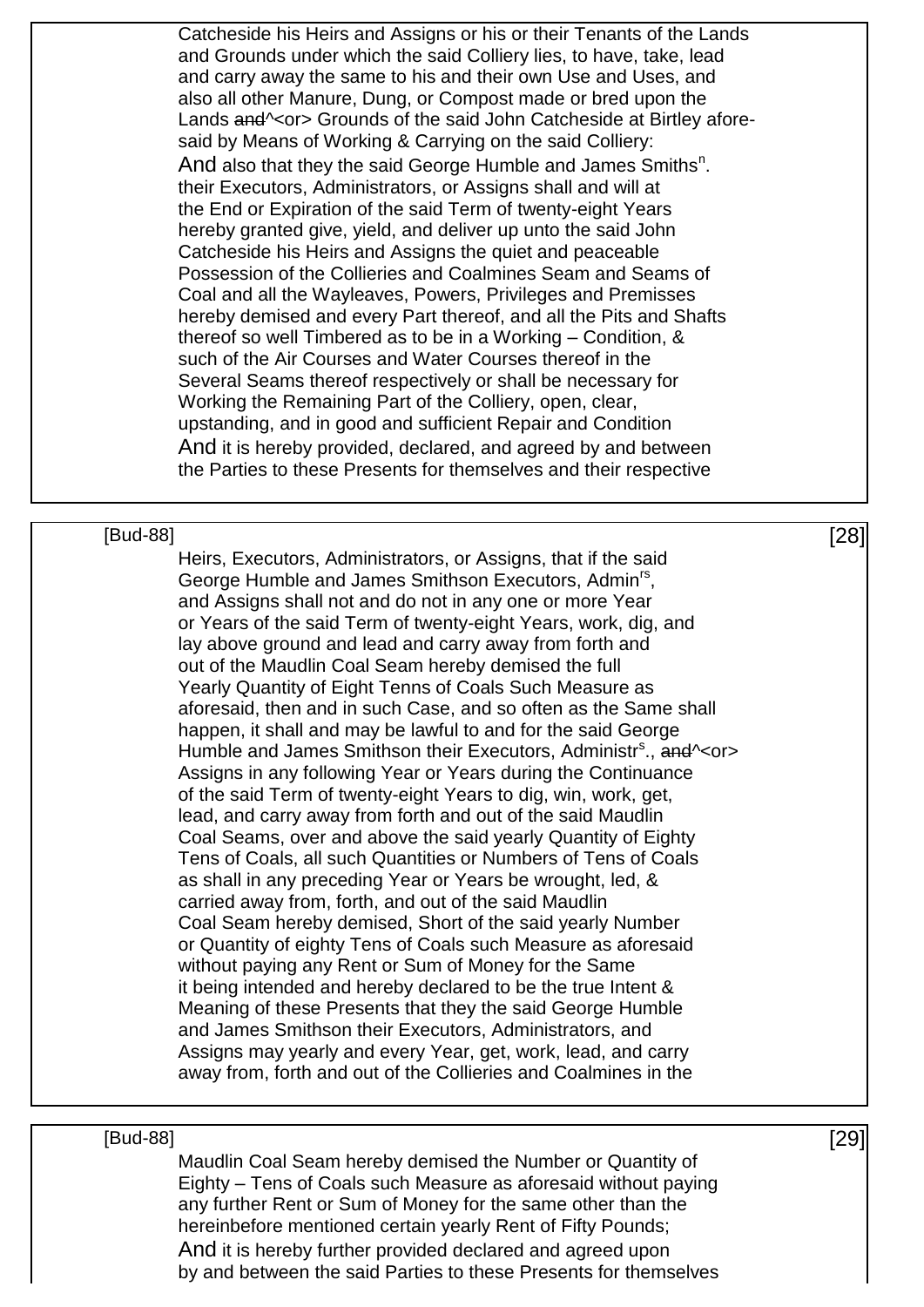and their Respective Heirs Executors, Administrators, or Assigns, that if the said George Humble and James Smithson, their Executors, Administrators, and Assigns Shall not and do not in any one or more Year or Years of the said Term of Twenty-eight Years, work, dig, and lay above Ground, and lead and carryaway from forth and out of the High-main-coal Seam, the Low-main-coal Seam and the Hutton Seam hereby demised some or one of them the full yearly Quantity of two Hundred and fourteen Tens and Six Waggons of Coals Such Measure as aforesaid, there and in such Case and so often as the same shall happen it shall and may be lawful to and for the paid George Humble and James Smithson their Executors, Ad<sup>rs</sup>. or Assigns in any following Year or Years during the Continuance of the said Term of Twenty-eight Years to dig, win, work, get lead, and carry away, from, forth and out of the hereby demised High-main-coal Seam, Low-main-coal Seam, and Hutton Seam and every or any of them over and above the Said yearly Quantity of two-Hundred and fourteen Tenns and Six Waggons of Coals, all such Quantities or Numbers of Tenns of Coals as shall

### $[Bud-88]$  [30]

in any preceding Year or Years be wrought, led, and carried away short of the said yearly Number or Quantity of two Hundred and Fourteen Tenns and Six Waggon's of Coal such Measure as aforesaid without paying any Rent or Sum of Money for the same, it being intended and hereby declared to be the true Intent and Meaning of the so Presents that they the said George Humble and James Smithson their Executors, Administrators, and Assigns may yearly and every Year get, work, lead and carry away, from forth, and out of the said High-main Coal Seam or Low-main-coal Seam, and Hutton Seam hereby demised some or one of them the Number or Quantity of two hundred and fourteen Tens and Six Waggons of Coals such Measure as aforesaid without paying any further Rent or Sum of Money for the same other than the herebefore mentioned certain yearly Rent of One Hundred and fifty Pounds And the said John Catcheside for himself his Heirs, Executors, Administrators, and Assigns doth covenant promise and agree to and with the said George Humble and James Smithson their Executors, Administrators and Assigns in Manner and form following (that is to say) that it shall and may be lawful to and for the said George Humble and James Smithson their  $Ex^{rs}$ : Adm<sup>rs</sup>: and Assigns (he and they paying the Rents and Sums of Money hereby reserved and made payable and performing all and singular

### $[31]$

the Covenants and Agreements herein mentioned and contained on his or their Parts to be done and performed from Time to Time and at all Times during the said Term of twenty-eight Years hereby granted peaceably and quietly to have, hold, use, occupy, possess and enjoy all and Singular the Premises hereby demised with their and every of their Appurtenances, without the Lets, suit, Trouble, Denial, Hindrance, Eviction, Interruption, or Disturbance of the said John Catcheside his Heirs or Assigns, or of any other Person or Persons whatsoever lawfully claiming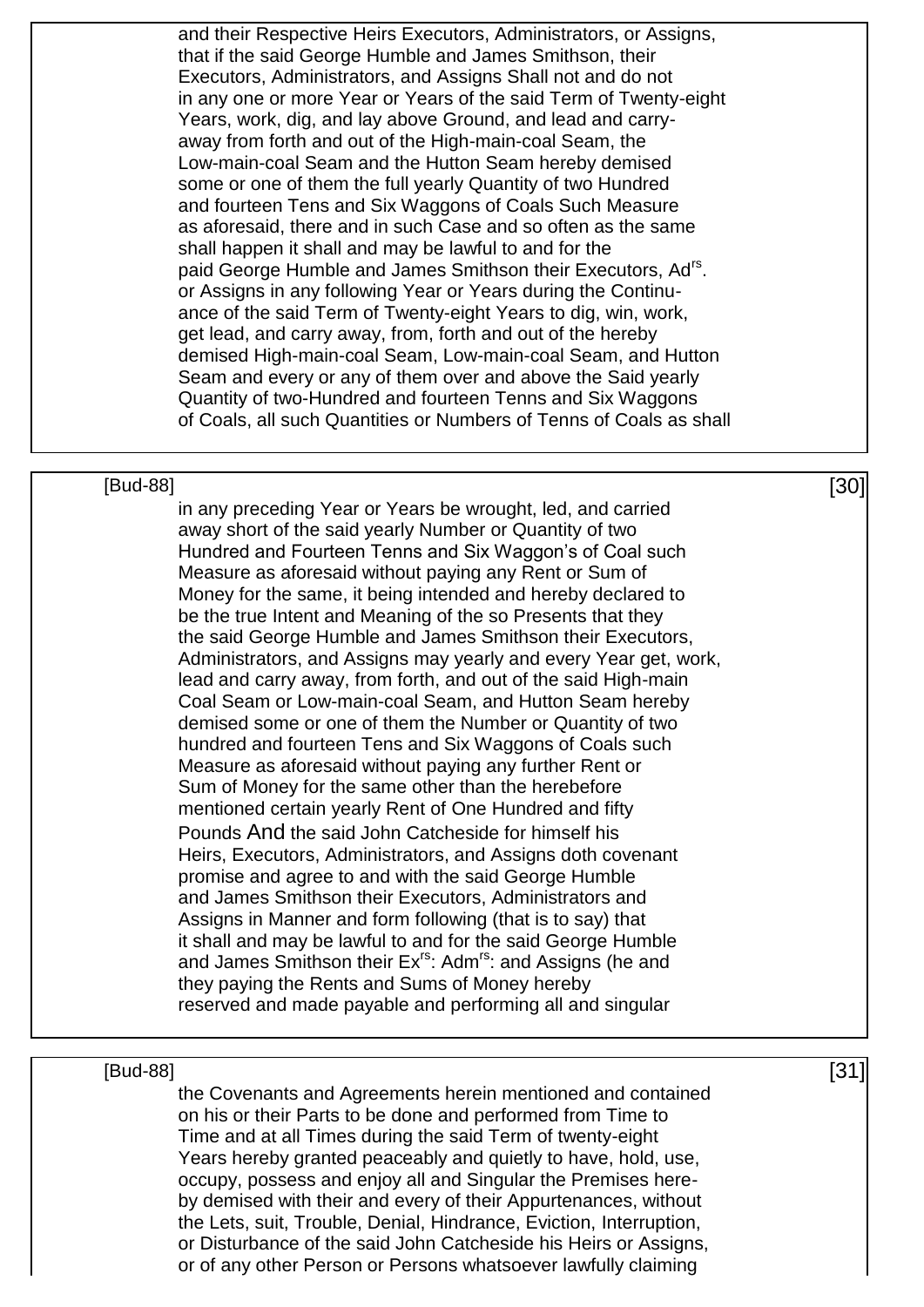or to claim by, from, or under or in Trust for him or them, And that it shall and may be lawful to and for the said George Humble and James Smithson their Executors, Adm<sup>rs</sup>., or Assigns at any time or times within the Space of twelve Calendar Months next after the End er^<and> Expiration of the Term hereby granted by such Waggon Way or Ways or other Ways hereby demised as aforesaid to have take, lead, carry-away and enjoy to his or their own Use and Uses all the Coals that at the End and Expiration or other sooner Determination of the Term hereby granted shall be ready wrought, and laid above Ground at all or any of the Pit or Pits, Shaft or Shafts of or belonging to the hereby demised Premises, and the same to fell and dispose of at his or their Wills and Pleasures, and for that Purpose to amend and repair the said Ways as Occasion shall require, they the said George Humble and James Smithson their Executors

### $[32]$

Administrators, or Assigns having first paid, Satisfied and discharged the Several and respective Rents and Sums of Money hereby reserved or agreed to be paid, and performed all the Covenants and Agreements herein contained on his or their Parts to be kept and performed, some or one of them paying for such Coals to be wrought and laid above Bank at the Expiration of the said Term (over and above what shall be necessary to make up any Deficiency of Coals for the certain Rents hereby reserved, the Tentale Rent hereby reserved for each Seam as the same shall be led away, the same to be paid on the first Day of May and the Eleventh Day of November next after the Expiration of the said Term as the said Coals shall be led away, And further that it shall and may be lawful to and for the said George Humble and James Smithson their Ex<sup>rs</sup>., Adm<sup>rs</sup>., or Assigns within the said Space of twelve Calendar Months next after such Determination of the said Term hereby granted to remove and take away all and Singular the Engines, Ropes, Rollers, and other Materials of and belonging to the said Collieries, and the Rails, Sleepers, and other Materials of the Waggon Ways then remaining upon the hereby demised Premises, all the Rents being paid and Covenants performed as beforementioned: Provided always and it is hereby covenanted, and declared, and fully agreed upon by and between all and every the said Parties to these Presents for themselves and for their several & respective

### $[Bud-88]$  [33]

Heirs, Executors, Administrators, and Assigns, that if they the said George Humble and James Smithson their Executors – Administrators, or Assigns shall be desirous to Surrender and give up the hereby demised Premises and the Term of Years hereby granted, at the End of the One and twentieth Year thereof or at the End of any other  $\sim$ then> following Year of the said Term of twenty-eight Years, and that these Presents shall thenceforth cease and determine And of such their Desire shall and do upon the eleventh Day of November at the End of the twentyeth Year of the said Term of twenty Eight Years hereby demised, or upon the eleventh Day of November in any then following Year of the said Term of twenty-eight Years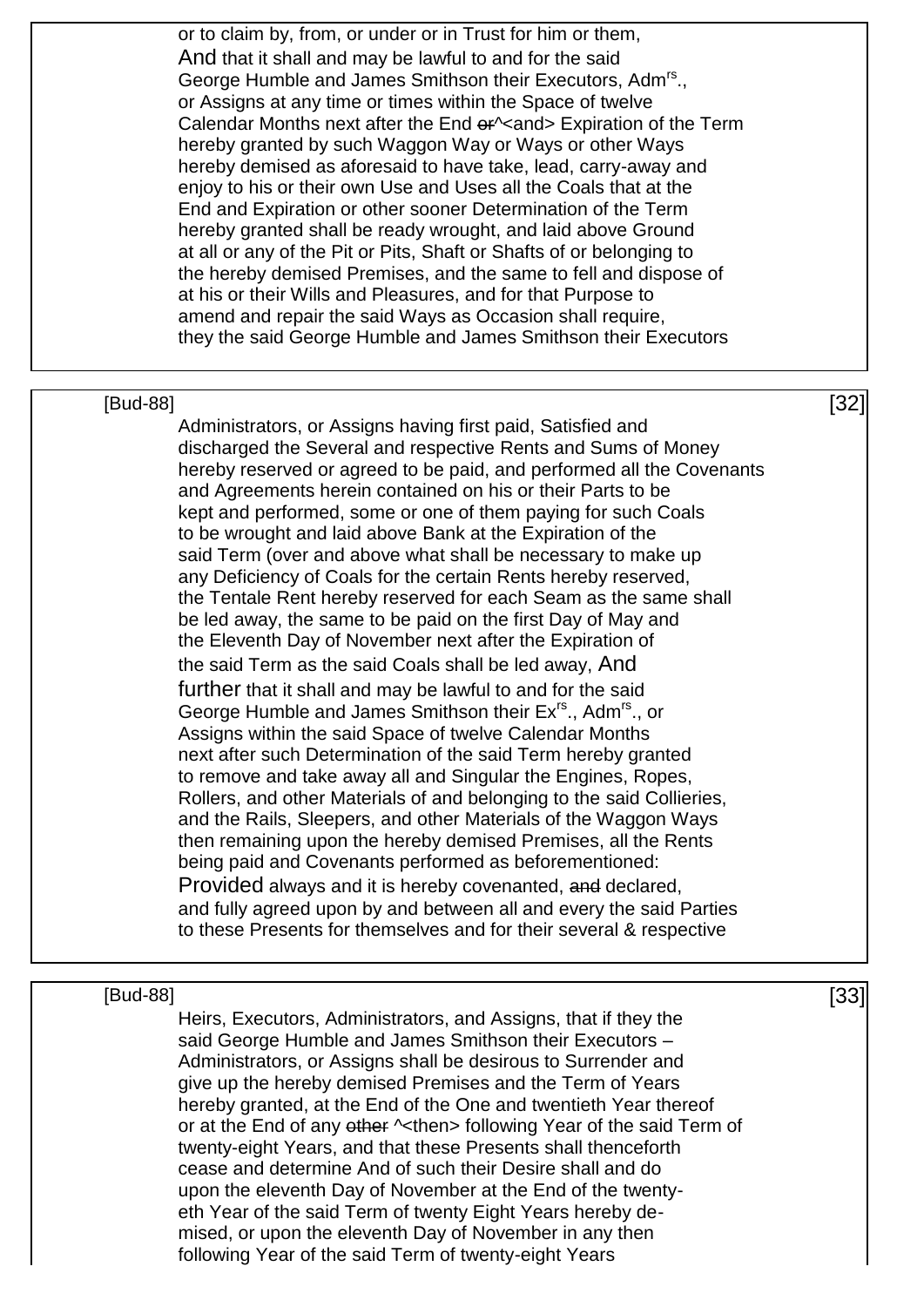|          | give or leave Notice in Writing under their Hands to and \ <or> for<br/>him the said John Catcheside his Heirs or Assigns at his<br/>Capital Messuage in Chester-Le- Street aforesaid, that then<br/>and in such Case at the End of twelve Calendar Months<br/>after such Notice given or left as aforesaid and upon Paym<sup>t</sup>.<br/>of all Rents and Arrears of Rent Sum and Sums of Money<br/>which shall be then due and owing for and in Respect of the<br/>above demised Premises or any Part thereof according to<br/>the True Intent and Meaning of these Presents by any<br/>Covenant, Agreement, Reservation. Matter or Thing here-<br/>in contained, This present Indenture of Lease and every<br/>Covenant, Grant, Matter, and Thing herein contained and<br/>the Remainder of the said Term of Twenty-eight Years hereby</or>                                                                                                                                                                                                                                                                                                                                                                                                                                                                                                                                                                                                                                                                                                                                                                                          |      |
|----------|------------------------------------------------------------------------------------------------------------------------------------------------------------------------------------------------------------------------------------------------------------------------------------------------------------------------------------------------------------------------------------------------------------------------------------------------------------------------------------------------------------------------------------------------------------------------------------------------------------------------------------------------------------------------------------------------------------------------------------------------------------------------------------------------------------------------------------------------------------------------------------------------------------------------------------------------------------------------------------------------------------------------------------------------------------------------------------------------------------------------------------------------------------------------------------------------------------------------------------------------------------------------------------------------------------------------------------------------------------------------------------------------------------------------------------------------------------------------------------------------------------------------------------------------------------------------------------------------------------------------------------------|------|
|          |                                                                                                                                                                                                                                                                                                                                                                                                                                                                                                                                                                                                                                                                                                                                                                                                                                                                                                                                                                                                                                                                                                                                                                                                                                                                                                                                                                                                                                                                                                                                                                                                                                          |      |
| [Bud-88] | demised, and which shall then become and unexpired shall<br>from thenceforth cease, determine, and become utterly void and of<br>none Effect to all intents and Purposes, as if these Presents<br>or any thing therein contained had never been made, any<br>thing herein contained to the contrary notwithstanding;<br>And it is hereby further covenanted and agreed by and be-<br>tween the Parties to these Presents that from and after the<br>Winning and Working of the Colliery and Coalmines hereby<br>demised that they the said George Humble and James Smithson<br>their Executors, Administrators, and $\sim$ or> Assigns shall and will<br>yearly and every Year during the Continuance of this Demise<br>upon reasonable Request in that Behalf made, give, yield &<br>deliver unto the said John Catcheside his Heirs, Executors,<br>Administrators, or Assigns or $\sim$ to > such Persons as he or<br>they shall from Time to Time direct and appoint without any<br>Payment for the same, the full Number and Quantity of one<br>Hundred Fothers of the best Coals to be by him or them fetched,<br>taken and carried away from any of the Pit or Pits of the<br>Collieries and Coalmines hereby demised, and to be by him or<br>them shovelled and filled fairly and orderly as the Coals shall<br>happen to arrive and be at the said Pits without picking<br>culling or wailing thereof and it is hereby further agreed<br>that no Rent shall be paid or Payable by them the said<br>George Humble and James Smithson or either of them, their<br>or either of their Executors, Administrators, or Assigns for the | [34] |
|          |                                                                                                                                                                                                                                                                                                                                                                                                                                                                                                                                                                                                                                                                                                                                                                                                                                                                                                                                                                                                                                                                                                                                                                                                                                                                                                                                                                                                                                                                                                                                                                                                                                          |      |
| [Bud-88] | said One Hundred Fothers of Coals, to be delivered yearly, to the<br>said John Catcheside his Executors, Administrators, or Assigns<br>or such Person or Persons as he or they shall appoint as<br>aforesaid, each and every of which said Fothers of Coals to<br>contain eight Bolls such Measure as aforesaid, And it is<br>hereby further agreed that no Rent shall be paid or payable<br>for such Coals as shall be Spent and confirmed at the Fire-<br>Engine or Fire-Engines to be made Use of in Drawing of<br>Water and Winning and Working of Coals forth and out of the<br>Collieries and Coalmines hereby demised, whether the said Fire                                                                                                                                                                                                                                                                                                                                                                                                                                                                                                                                                                                                                                                                                                                                                                                                                                                                                                                                                                                      | [35] |

Engine or Engines be erected or built in and upon the Lands and Grounds under which the Colliery and Coalmines hereby demised lye, or in and upon the Lands and Grounds lying contiguous thereto late belonging to the said Jonathan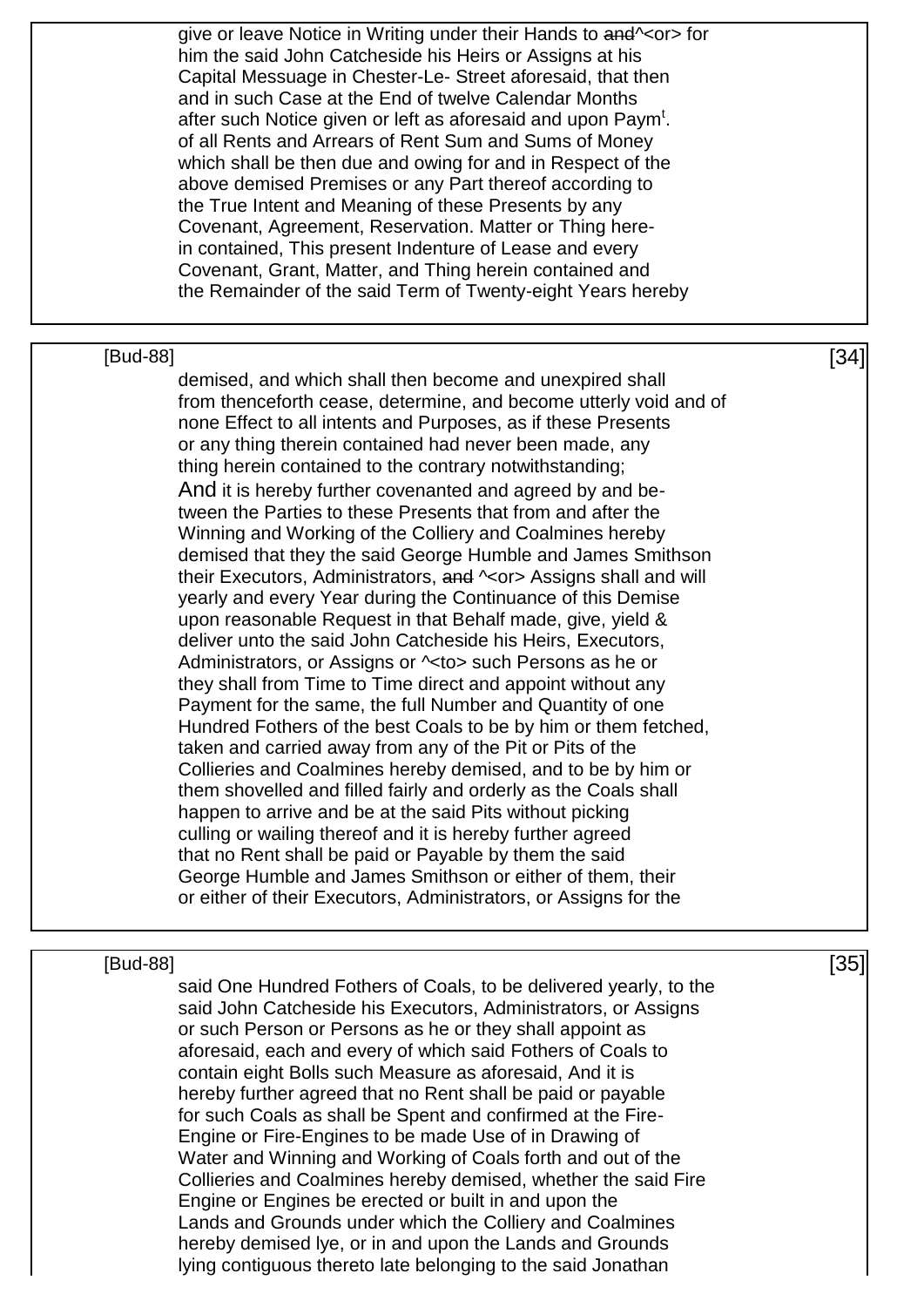Martin, provided that such Coals so to be Spent and consumed at the Fire Engine or Fire Engines be wrought out of the Five Quarter-Coal Seam hereby demised, but when and as soon as such Fire Engine or Fire Engines shall be employed for the Drawing of Water and Winning and Working of Coals forth and out of the said Colliery late belonging to the said – Jonathan Martin, as well as the Colliery and Coalmines hereby demised, and that each of the said Collieries shall receive a Benefit and Advantage thereby, then and from thence forth the Coals to be wrought and gotten out of the said Seam of Coal called the Five Quarter Coal Seam hereby demised and burnt and consumed at the said Fire-Engine or Fire Engines so to be employed  $[Bud-88]$  [36] as last mentioned shall be found and provided Rent-free only in such Share and Proportion as the Coals which shall be wrought and led yearly and from Time to Time from forth and out of the Colliery and Coalmines hereby demised shall bear to the Quantity of Coals to be wrought and led yearly and from Time to Time forth and out of the Colliery and Coalmines lying contiguous thereto late belonging to the said Jonathan Martin: And further that they the said George Humble and James Smithson their Ex<sup>rs</sup>., Administrators, and Assigns shall and will from Time to Time and at all Times during the Continuance of the Term of Years hereby granted (over and above the Satisfaction to be made as aforesaid) make reasonable Satisfaction to the said John Catcheside his Heirs or Assigns or to his or their Tenant or Tenants or Farmers of the said Fields, Closes or Parcels of Ground or any Part thereof for all such Damages as he or they shall sustain by cutting up, Spoiling, or Destroying Corn growing or to grow upon the said Fields, Closes, or Parcels of Ground or any Part thereof in Winning Working and carrying on the said Colliery, or in Using any of the Liberties and Privileges hereby granted, Such reasonable Satisfaction to be paid with the Rent next to become due and payable after such Damages shall happen In Witness whereof  $[37]$ the Said Parties to these Presents have interchangeably set their Bands and Seals the Day and Year first above written. Sealed and delivered John Catcheside (being first duly Stamped)  $\succ$  George Humble in the Presence of us  $\frac{1}{2}$  James Smithson John Widdrington Christopher Johnson  $[Bud-88]$  [38]

[Blank Page]